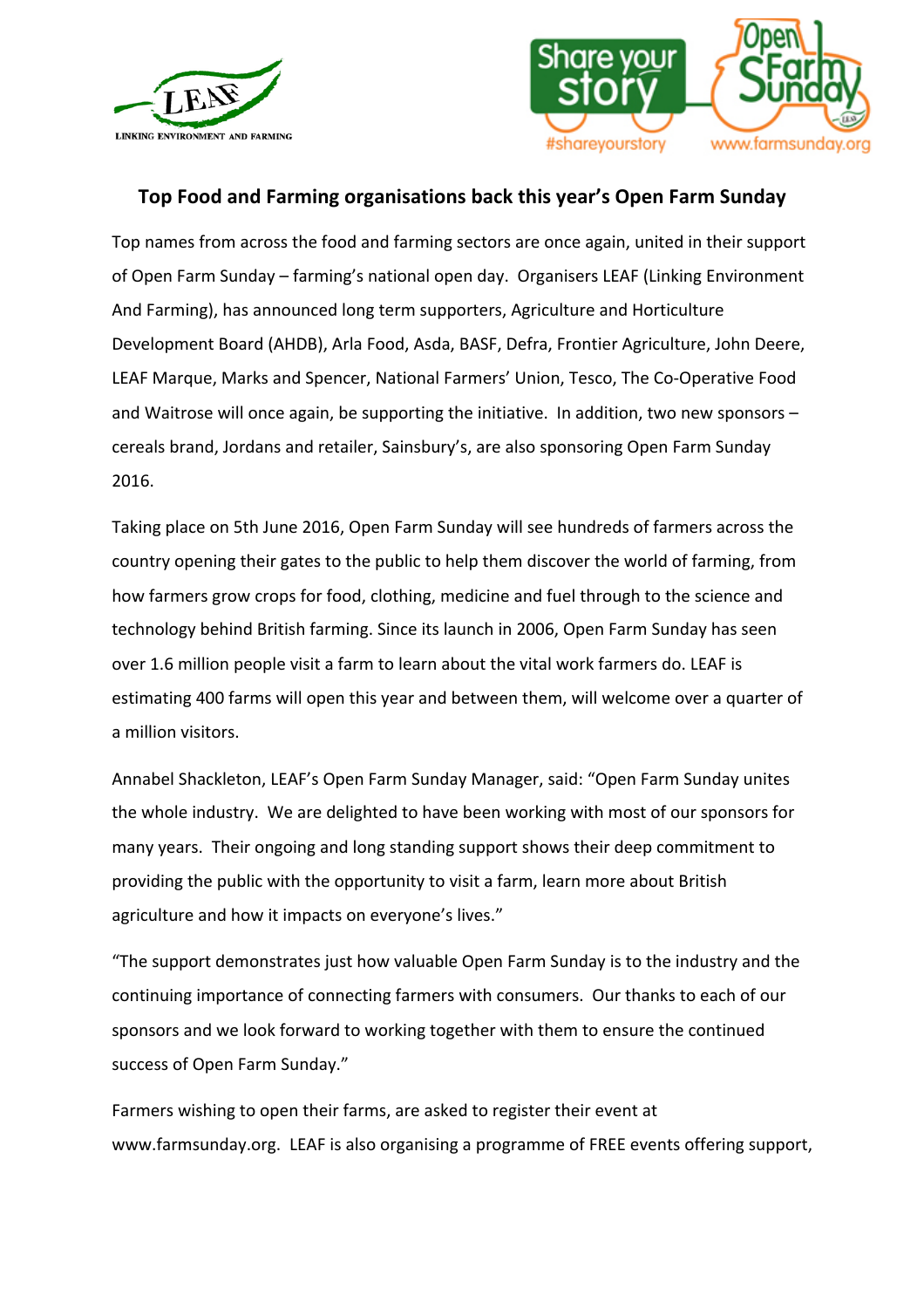



advice and inspiration for both new and experienced host farmers. Details of all events can be found at www.farmsunday.org.

For school children, Open Farm School Days run throughout June. They provide thousands of school children with the opportunity to visit a farm to learn more about where their food comes from and how it is produced. More information about Open Farm School Days can be found at www.farmsunday.org.

New for Open Farm Sunday 2016, is a refreshed website that will be launched in early April. There, farmers will have access to new features and resources to help inspire their visitors about all aspects of farming, including the science and technology behind it.

-Ends-

For further information contact:

**Ceres**  Open Farm Sunday Press Office T: 01189 475956 E: openfarmsunday@ceres-pr.co.uk

## **Editor's note:**

• Open Farm Sunday is managed by LEAF (Linking Environment And Farming). LEAF is the leading organisation delivering more sustainable food and farming. It works with farmers, the food industry, scientists and consumers to inspire and enable sustainable farming that is prosperous, enriches the environment and engages local communities. LEAF has organised Open Farm Sunday since it began in 2006. (LEAF is a registered charity no: 1045781)

• The eleventh annual Open Farm Sunday will take place on 5th June 2016. It is the farming industry's annual open day. A day for farmers to open their gates and welcomes people onto their farmers to discover the world of farming.

• Alongside Open Farm Sunday, farms across Britain also host Open Farm School Days which will run throughout June. They will provide thousands of school children with the opportunity to visit a farm to learn more about where their food comes from and how it is produced.

• Sponsors of Open Farm Sunday 2016 include: Arla, Asda, BASF plc, Defra, Farmers Weekly, Frontier Agriculture, John Deere, Jordans, LEAF Marque, Marks and Spencer, National Farmers' Union, Sainsburys, The Co-operative Food, Waitrose plus the Agriculture and Horticulture Development Board, with direct support from the following AHDB sectors: Beef and Lamb, Cereals and Oilseeds, Dairy, Horticulture, and Pork.